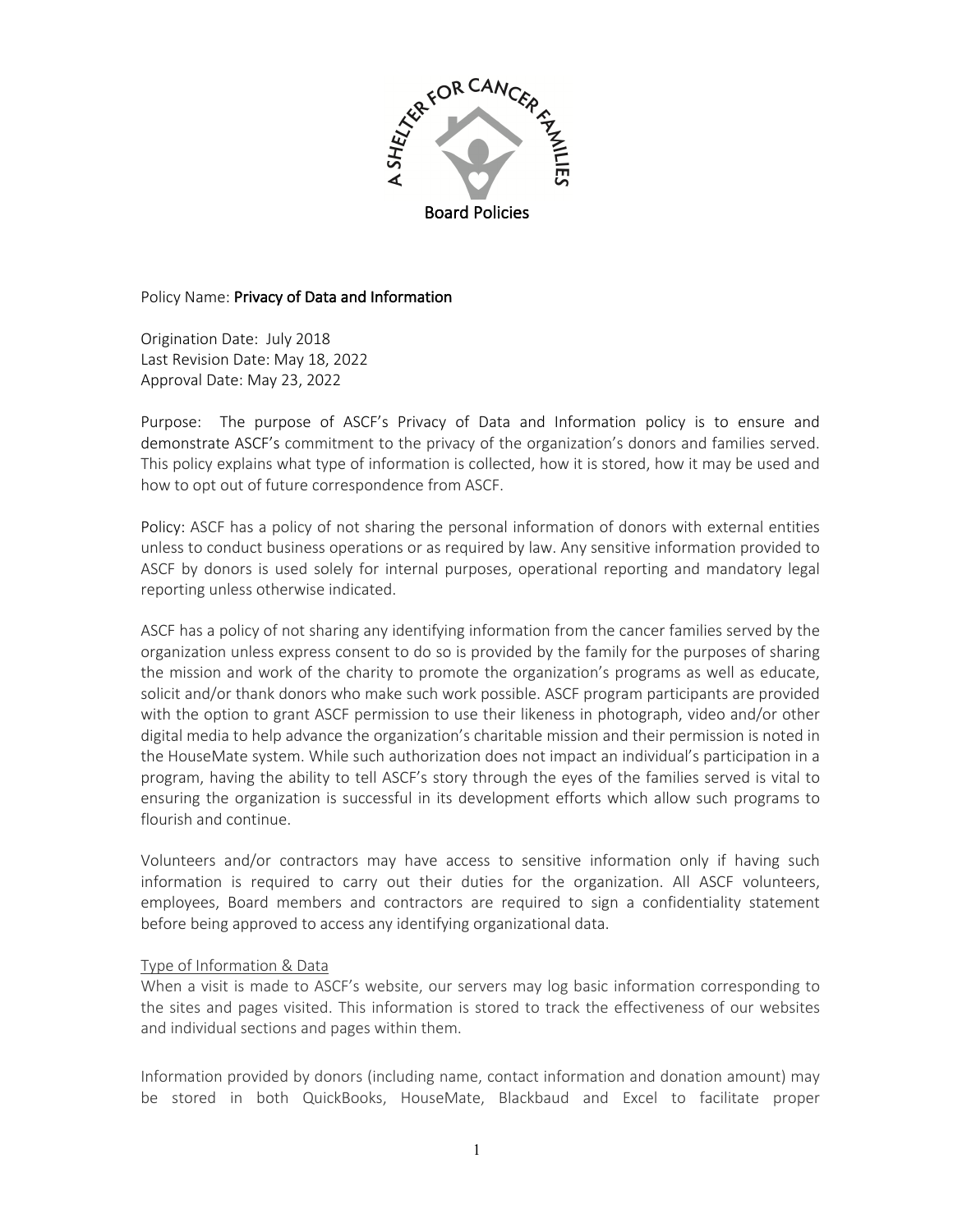

Board Policies

acknowledgements required financial reporting and to ensure ongoing communication with ASCF. supporters. No credit card information is stored in databases maintained by either ASCF or Blackbaud.

Cancer families making an application for housing, navigation or other ASCF services provide basic information (including name/s, contact information and other information necessary) to receive services. Upon confirmation of being able to provide a cancer family with housing, a security deposit and cleaning fee is collected through our reservation encrypted system which adheres to all industry standards. No credit card data is ever stored. As such, repeat families must complete a new application and security deposit prior to each anticipated visit.

# How ASCF Safeguards Personal Information

All computers that receive or store personal information are secured by firewalls and other security measures. Additionally, sensitive data such as credit card numbers are encrypted via Blackbaud using SSL and other industry standard measures, to provide an additional level of security. To avoid the potential of a massive security breach, neither credit card information nor personal health information is stored in ASCF databases.

Those who make donations online via the ASCF website may also indicate that they wish to remain anonymous on future communication when making donations. This option is provided through ASCF's contracted credit card processing provider Blackbaud. Individuals should be apprised that by not providing identifying information such as mailing address, ASCF may be unable to process future requests such as tax receipts. All sensitive information provided to ASCF via Blackbaud utilizes HTTPs protocols for SSL security. Credit card data is never stored in ASCF nor Blackbaud databases. All donations and housing deposits to ASCF via Blackbaud are processed through a level 1 PCI compliant payment processor, the highest level in the payment industry. Blackbaud also utilizes HTTPS protocol for SSL security to ensure that all data transferred is encrypted. Individuals may learn more at https://www.blackbaud.com/security.

For cancer families to receive housing, navigation or other services provided by ASCF, some communication is required, however personal and/or sensitive information will not be shared outside the organization other than that which is required to be transmitted and securely stored via Blackbaud, Housemate or QuickBooks for operational purposes unless express consent is provided. The HouseMate database is a Microsoft SQL Server database, and the data files are encrypted using Transparent data encryption (TDE) which is standard for SQL Server databases. Further, the database is not accessible via the web and access is protected through ASCF's network firewall. Data is further protected by the need of a username and password to access on ASCF's network.